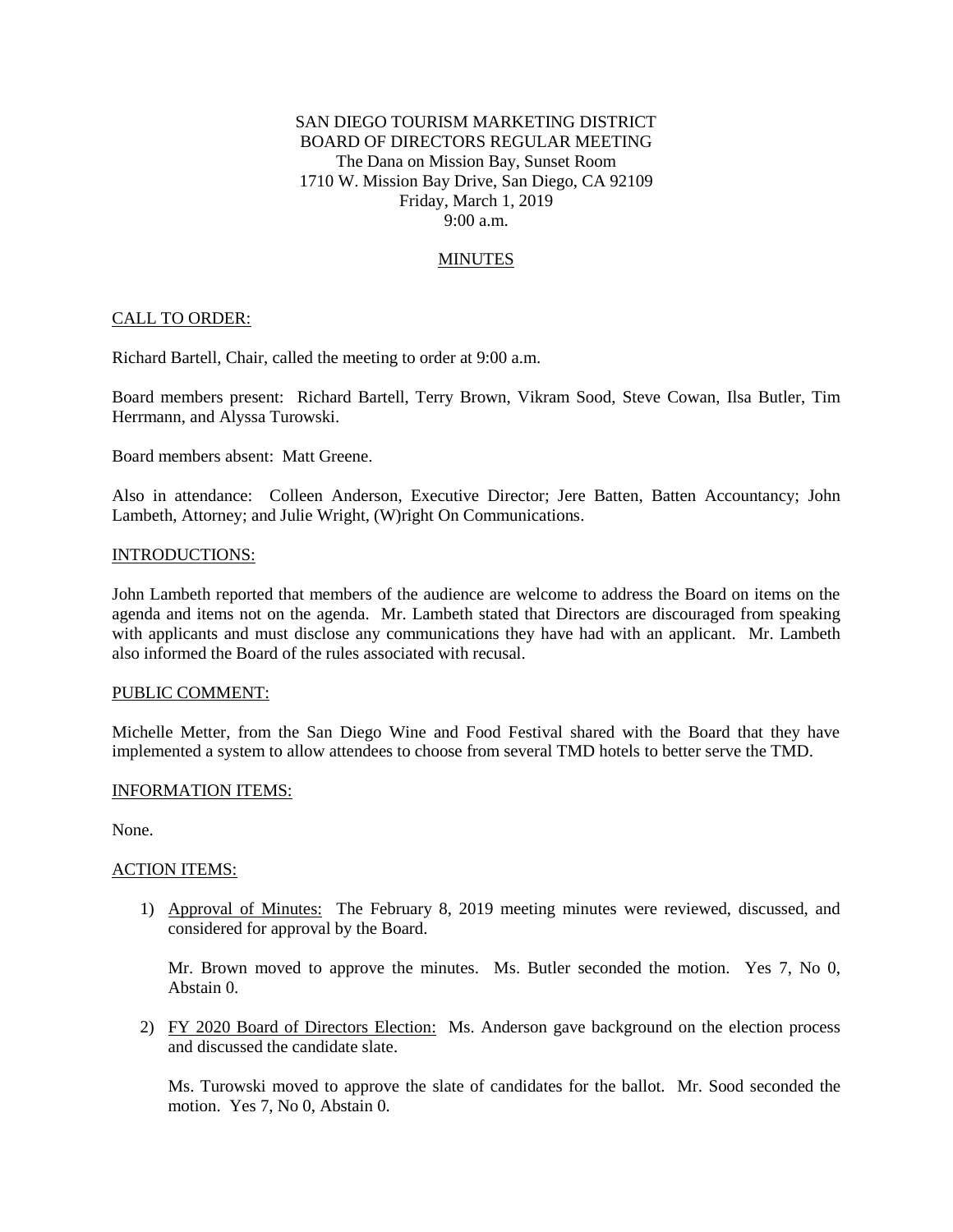3) TMD Revenue Forecast: Ms. Batten discussed the development of the forecast. She said the projection includes three percent (3%) growth. The revenue is projected to be \$41,040,340 in FY 2020.

Ms. Butler moved to approve the revenue forecast as presented. Mr. Brown seconded the motion. Yes 7, No 0, Abstain 0.

4) Opportunity/Catastrophe (O/C) & Administration Allocations: Ms. Batten discussed the allocations. She stated administration can be three to seven percent (3-7%) and opportunity/catastrophe can be three to seven percent (3-7%), with a total of the two, not to exceed ten percent (10%) of the total budget. She stated that the staff recommendation is to allocate three percent (3%) for administration and seven percent (7%) for opportunity/catastrophe.

Mr. Brown moved to approve allocations of three percent (3%) for administration and seven percent (7%) for opportunity/catastrophe. Mr. Herrmann seconded the motion. Yes 7, No 0, Abstain 0.

5) FY2020 Funding Allocations: Mr. Lambeth gave background on the conflict of interest policy and explained the recusal requirements. Ms. Batten reviewed the components of the available revenue. Chair Bartell explained that the Board ranks the applications for purposes of determining order of discussion for applications [the rankings by each Director were displayed on a large screen]. Ms. Batten reviewed each of the rankings and the available funds.

*STDA:* Ms. Butler moved to tentatively approve funding the amount requested (\$39,202,838). Ms. Turowski seconded the motion. Yes 7, No 0, Abstain 0.

*San Diego Bayfair/Thunderboats:* Mr. Sood moved to tentatively approve funding the amount requested (\$95,000). Mr. Cowan seconded the motion. Yes 7, No 0, Abstain 0.

*San Diego Bowl Game Association/Holiday Bowl:* Mr. Herrmann moved to tentatively approve funding the amount requested (\$410,000). Ms. Turowski seconded the motion. Yes 7, No 0, Abstain 0.

*California State Games – Summer:* Chair Bartell moved to tentatively approve funding the amount requested (\$125,000). Mr. Brown seconded the motion. Yes 7, No 0, Abstain 0.

*California State Games – Winter:* Mr. Brown moved to tentatively approve funding the amount requested (\$50,000). Ms. Butler seconded the motion. Yes 7, No 0, Abstain 0.

*San Diego Bay Wine & Food Festival:* Mr. Herrmann recused himself from this item. Mr. Sood moved to tentatively approve funding the amount requested (\$74,500). Ms. Turowski seconded the motion. Yes 6, No 0, Abstain 0, Recuse 1-Herrmann.

*California Police Athletic Federation:* Mr. Brown moved to tentatively approve funding the amount requested (\$75,000). Ms. Turowski seconded the motion. Yes 7, No 0, Abstain 0.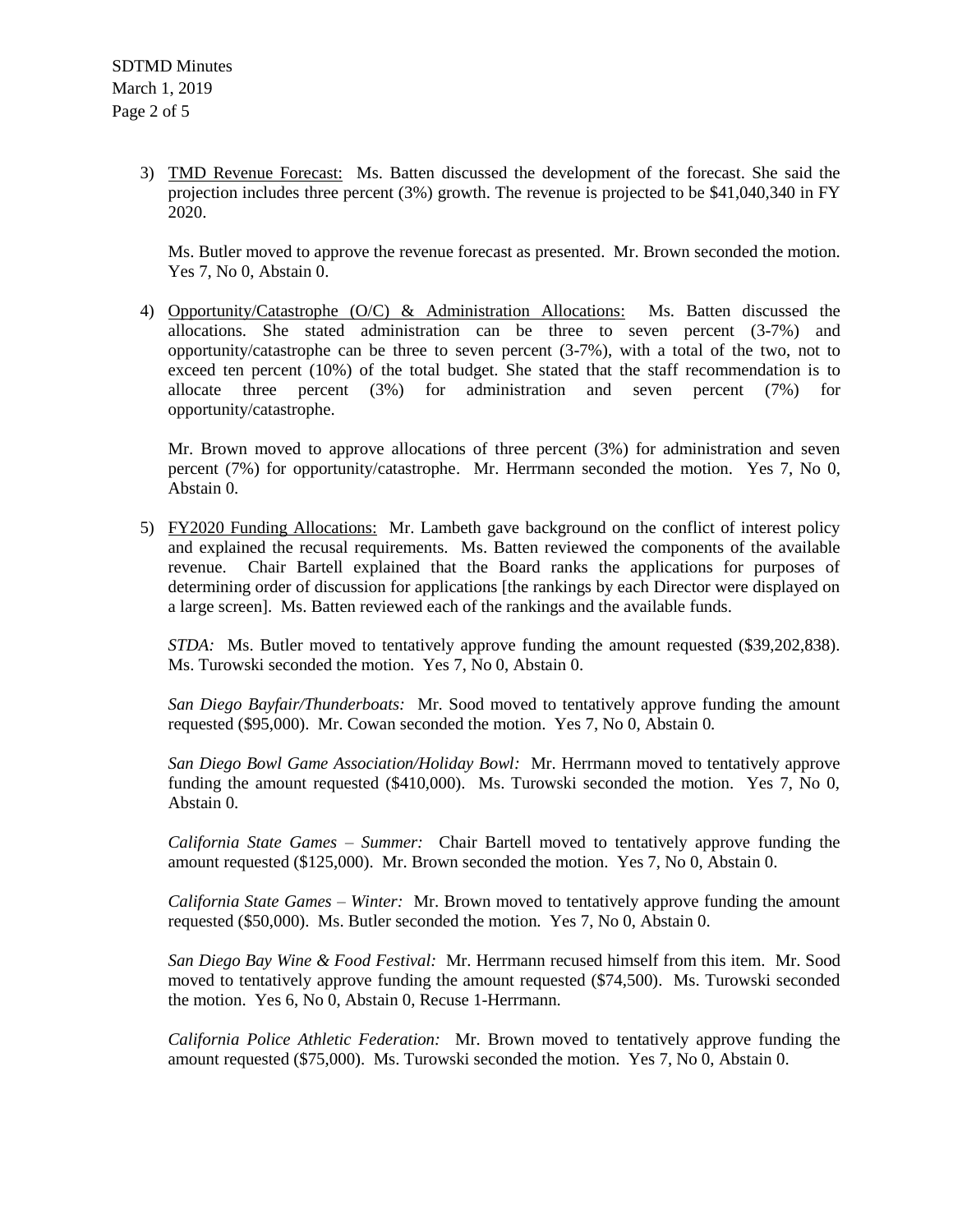*Wonderlust Events, LLC:* Mr. Cowan recused himself from this item. Mr. Brown said it would be great to get this event established. Chair Bartell moved to tentatively approve funding the amount requested (\$500,000). Mr. Brown seconded the motion. Yes 6, No 0, Abstain 0, Recuse 1-Cowan.

*ANOC World Beach Games:* Chair Bartell gave background on this application. He said he wanted to make sure the applicant would have necessary other funds prior to the SDTMD providing its funding. He would like to see a total of \$10m in signed, verified sponsorship contracts or cash in the bank by August 1, 2019 (verified by SDTMD Executive Director, Ms. Anderson).

Chair Bartell moved to tentatively approve funding the amount requested (\$500,000) contingent upon completion of the following to the satisfaction of the SDTMD Executive Director: verification of executed contracts and cash in the bank of at least \$10m no later than August 1, 2019. Mr. Cowan seconded the motion. Yes 7, No 0, Abstain 0.

*San Diego Crew Classic, Inc. – Spring Classic:* Chair Bartell moved to tentatively approve funding the amount requested (\$195,000). Mr. Brown seconded the motion. Yes 7, No 0, Abstain 0.

*Pro Am Beach Soccer:* Ms. Turowski moved to tentatively approve funding the amount requested (\$30,000). Ms. Butler seconded the motion. Yes 7, No 0, Abstain 0.

*USA Volleyball Girls National Championships – FY22:* Mr. Herrmann recused himself from this item. Mr. Brown moved to tentatively approve funding the amount requested (\$113,040). Mr. Sood seconded the motion. Yes 6, No 0, Abstain 0, Recuse 1-Herrmann.

*San Diego Brewers Guilds:* Ms. Butler moved to tentatively approve funding the amount requested (\$31,000). Chair Bartell seconded the motion. Yes 7, No 0, Abstain 0.

*Spartan Race, Inc.:* Chair Bartell expressed concern about the projected ROI and benefit to SDTMD hotels. He noted the applicant is not in attendance at today's meeting. Mr. McDowell asked if the Board would consider an approval contingent upon specified conditions. Chair Bartell said he was interested in a condition regarding SDTMD hotels. Mr. Herrmann said that this event is likely to be more of a local event. Chair Bartell said he desired not to vote on the item today.

Mr. Brown moved to not fund the request now (\$0) and allow the applicant to request funding in the future. Ms. Turowski seconded the motion. Yes 7, No 0, Abstain 0.

*Swoop Challenge ApS:* Chair Bartell noted the applicant is not in attendance at today's meeting. He discussed ROI concerns. Mr. Herrmann expressed concerns about the event.

Chair Bartell moved to tentatively approve funding the amount requested (\$50,000). The motion failed for lack of a second.

Mr. Herrmann moved to not approve funding the request (\$0). Ms. Butler seconded the motion. Yes 7, No 0, Abstain 0.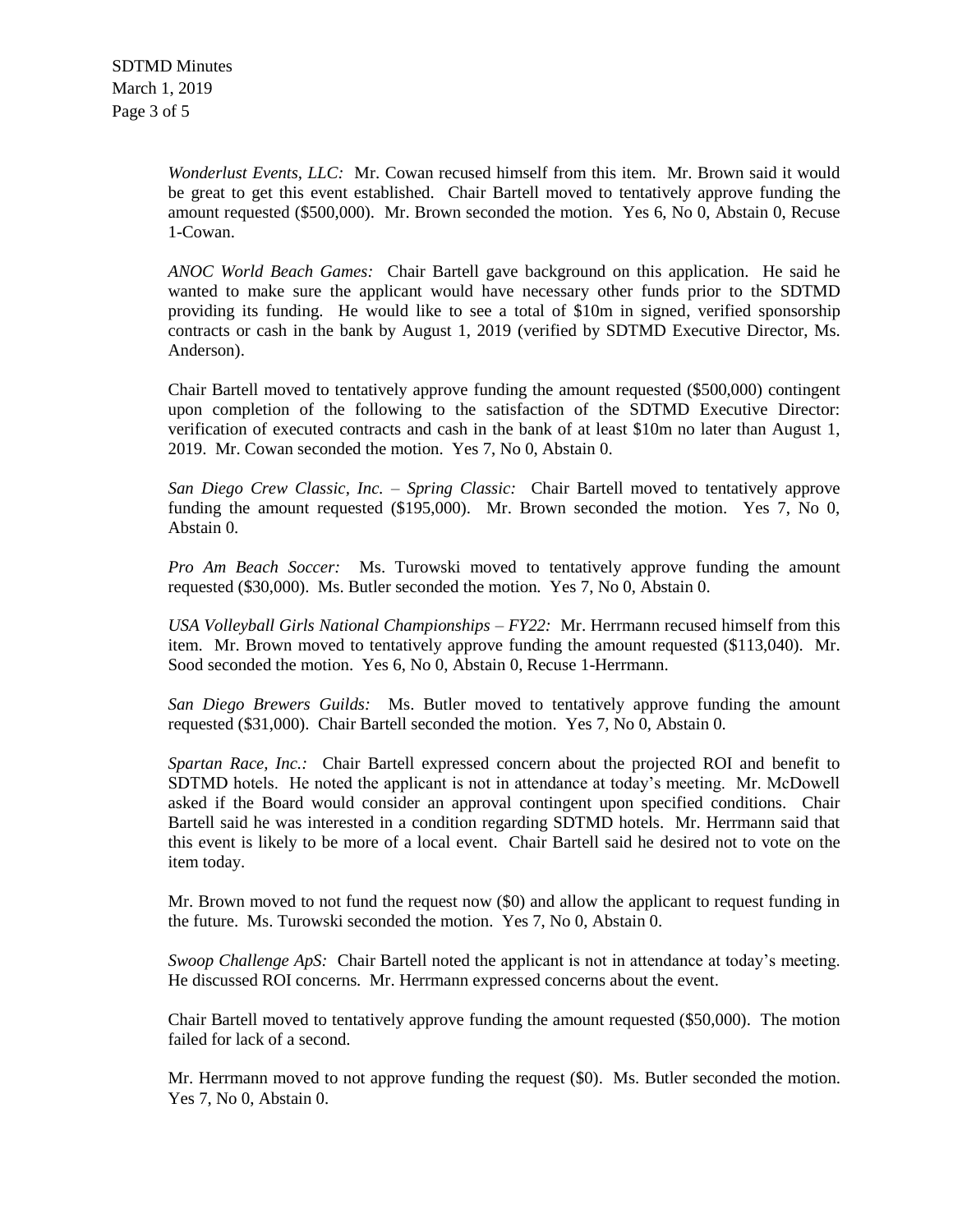*Left Coast Wrestling:* Chair Bartell said he was concerned about the benefit to SDTMD. Chair Bartell moved to not approve funding the request (\$0). Mr. Brown seconded the motion. Yes 7, No 0, Abstain 0.

The *Breeders Cup 2021* and *United World Sports* funding applications have been withdrawn by the applicants.

Ms. Batten reported that with the tentative funding approvals, the remaining balance of the opportunity/catastrophe budget would be \$1,995,187.

Mr. Brown moved to transfer \$4,422,032 from the opportunity/catastrophe budget to make these funds available. Mr. Cowan seconded the motion. Yes 7, No 0, Abstain 0.

Mr. Herrmann and Mr. Cowan recused themselves from the following three items.

Mr. Brown moved to authorize final approval of the tentative action by the Board on the *San Diego Bay Wine & Food Festival* application. Ms. Butler seconded the motion. Yes 5, No 0, Abstain 0, Recuse 2-Herrmann, Cowan.

Mr. Brown moved to authorize final approval of the tentative action by the Board on the *Wonderlust Events, LLC* application. Mr. Sood seconded the motion. Yes 5, No 0, Abstain 0, Recuse 2-Herrmann, Cowan.

Ms. Turowski moved to authorize final approval of the tentative action by the Board on the *USA Volleyball Girls National Championships – FY22* application. Mr. Sood seconded the motion. Yes 5, No 0, Abstain 0, Recuse 2-Herrmann, Cowan.

Mr. Brown moved to authorize final approval of the tentative actions by the Board on each of the following applications: *SDTA, San Diego Bayfair/Thunderboats, San Diego Bowl Game Association/Holiday Bowl, California State Games – Summer, California State Games – Winter, California Police Athletic Federation, ANOC World Beach Games, San Diego Crew Classic, Inc. – Spring Classic, and Pro Am Beach Soccer.* Ms. Butler seconded the motion. Yes 7, No 0, Abstain 0.

6) FY 2020 SDTMD Admin Detail & Consolidated Budget: Ms. Batten reviewed the administrative budget. [She displayed all of the individual line items on a large screen.] The total administrative budget is \$2,123,154. Chair Bartell asked about the contingency line item. Ms. Batten reviewed the consolidated budget. Meredith Dibden-Brown discussed the city expenses and the interest.

Ms. Butler moved to approve the admin budget as proposed. Mr. Sood seconded the motion. Yes 7, No 0, Abstain 0.

Mr. Brown moved to approve the consolidated budget as proposed. Ms. Turowski seconded the motion. Yes 7, No 0, Abstain 0.